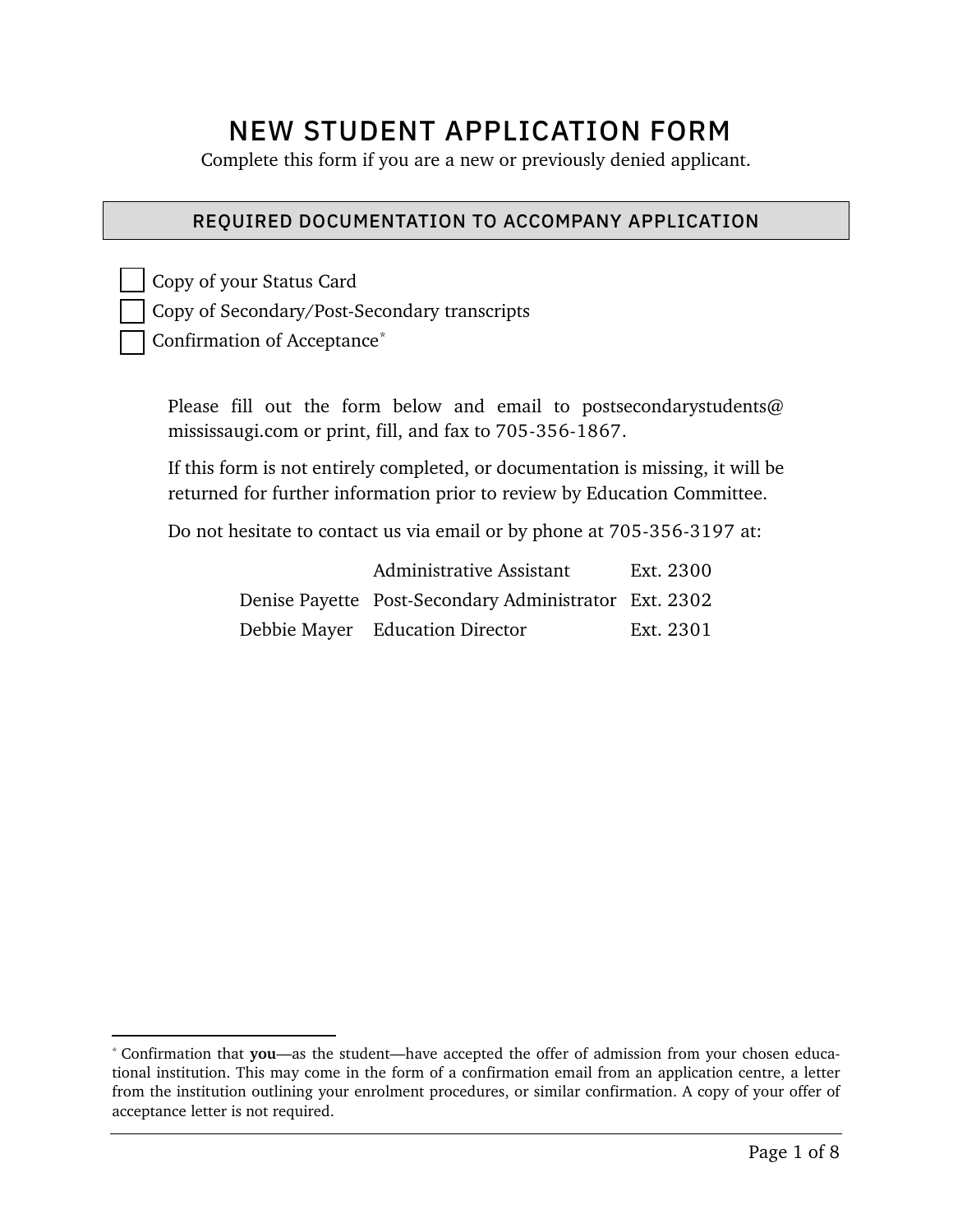

# New Student Application for Education Assistance Mississauga First Nation Education Department Post-Secondary Program P.O. Box 1299

Blind River, Ontario • P0R 1B0 Tel: 705-356-3197 • Fax: 705-356-1867

## <span id="page-1-0"></span>PERSONAL INFORMATION

<span id="page-1-1"></span>

| Surname                              |                                 | Given Name(s)   |                                 |                                    | <b>Phone Number</b>                           |  |  |
|--------------------------------------|---------------------------------|-----------------|---------------------------------|------------------------------------|-----------------------------------------------|--|--|
|                                      |                                 |                 |                                 |                                    |                                               |  |  |
| <b>Email Address</b>                 |                                 |                 | <b>Registry Number</b>          | Date of Birth <sup>1</sup>         |                                               |  |  |
|                                      |                                 |                 |                                 | Y                                  | Y<br>Y<br>Y<br>M<br>M<br>$\Box$<br>$\Box$     |  |  |
| <b>Street Address</b>                |                                 | City & Province |                                 | Postal/ZIP Code                    |                                               |  |  |
|                                      |                                 |                 |                                 |                                    |                                               |  |  |
| Mailing Address <sup>2</sup>         |                                 | City & Province |                                 | Postal/ZIP Code                    |                                               |  |  |
|                                      |                                 |                 |                                 |                                    |                                               |  |  |
| Address While at School <sup>2</sup> |                                 | City & Province |                                 | Postal/ZIP Code                    |                                               |  |  |
|                                      |                                 |                 |                                 |                                    |                                               |  |  |
| Gender                               | Special Accommodations Required |                 |                                 | <b>Marital Status</b><br>Residence |                                               |  |  |
| Female<br>Male                       |                                 |                 | $\Box$ Off<br>On.<br><b>TBD</b> |                                    | $\Box$ Married<br>$\Box$ Single<br>Common-Law |  |  |
| <b>Emergency Contact Name</b>        |                                 |                 | <b>Contact's Phone Number</b>   |                                    | $#$ of Dependents                             |  |  |
|                                      |                                 |                 |                                 |                                    |                                               |  |  |

<sup>1</sup> YYYYMMDD

<span id="page-1-2"></span><sup>2</sup> If different from street address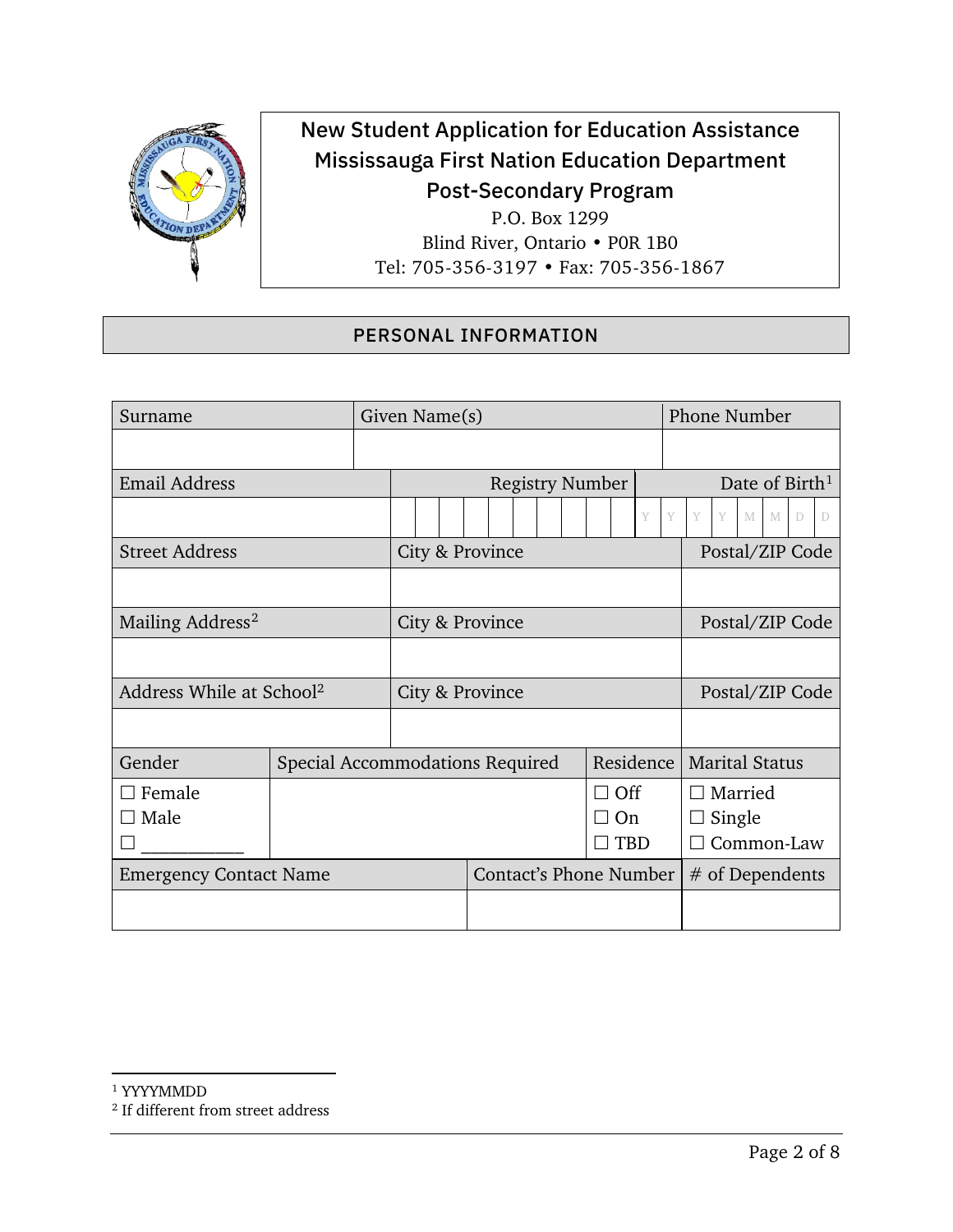# EDUCATIONAL FUNDING REQUEST INFORMATION

| Program                                                                                                                                                                                                                                                                                                                                                           | Institution |  |                                                                                           | Location                               |                                                                     |  |
|-------------------------------------------------------------------------------------------------------------------------------------------------------------------------------------------------------------------------------------------------------------------------------------------------------------------------------------------------------------------|-------------|--|-------------------------------------------------------------------------------------------|----------------------------------------|---------------------------------------------------------------------|--|
|                                                                                                                                                                                                                                                                                                                                                                   |             |  |                                                                                           |                                        |                                                                     |  |
| Category                                                                                                                                                                                                                                                                                                                                                          |             |  | Attendance                                                                                |                                        | <b>Intended Enrollment</b>                                          |  |
| $\Box$ Level I College<br>$\Box$ Certificate $\Box$ Diploma<br>$\Box$ Level II University<br>$\Box$ Level III Professional Degree<br>$\Box$ Level IV Master's Degree<br>$\Box$ Level V Doctorate (PhD)<br>Tuition & Fees Estimate <sup>3</sup><br>Find & use an estimated expenses document in the financial                                                      |             |  | $\Box$ Full-time<br>$\Box$ Part-time<br>Length of Program<br><b>Current Year of Study</b> |                                        | $\Box$ Fall<br>$\Box$ Winter<br>Spring/Summer<br>$\Box$<br>Tuition: |  |
| assistance part of your chosen institution's website.                                                                                                                                                                                                                                                                                                             |             |  |                                                                                           | Fees:                                  |                                                                     |  |
| Residence Fees (if applicable)<br>If you intend upon living in residence, please find an estimate of<br>the cost and term (e.g. full year, per semester or per month). It<br>may be necessary to also purchase a meal plan. MFN only funds<br>residence fees as part of the overall living allowance maxi-<br>mums-excess fees may be at student's personal cost. |             |  |                                                                                           | Residence:<br>Paid every<br>Meal Plan: |                                                                     |  |
| Name of Residence                                                                                                                                                                                                                                                                                                                                                 |             |  | <b>Address of Residence</b>                                                               |                                        |                                                                     |  |
|                                                                                                                                                                                                                                                                                                                                                                   |             |  |                                                                                           |                                        |                                                                     |  |
| <b>Residence Contact</b>                                                                                                                                                                                                                                                                                                                                          |             |  | Contact Phone #                                                                           |                                        |                                                                     |  |
|                                                                                                                                                                                                                                                                                                                                                                   |             |  |                                                                                           |                                        |                                                                     |  |

## Most Recent Full-Time Post-Secondary Program (if applicable)

| Program                  |                  | Institution | Date attended                 |  |
|--------------------------|------------------|-------------|-------------------------------|--|
|                          |                  |             |                               |  |
| Did you receive funding? | $\Box$ Yes<br>Nο |             | Did you complete the program? |  |
| If you did, where?       |                  |             |                               |  |

<span id="page-2-1"></span><span id="page-2-0"></span><sup>3</sup> Students attending a foreign or private post-secondary institution shall be provided assistance at the same rate charged by a comparable Canadian institution for the same or similar program.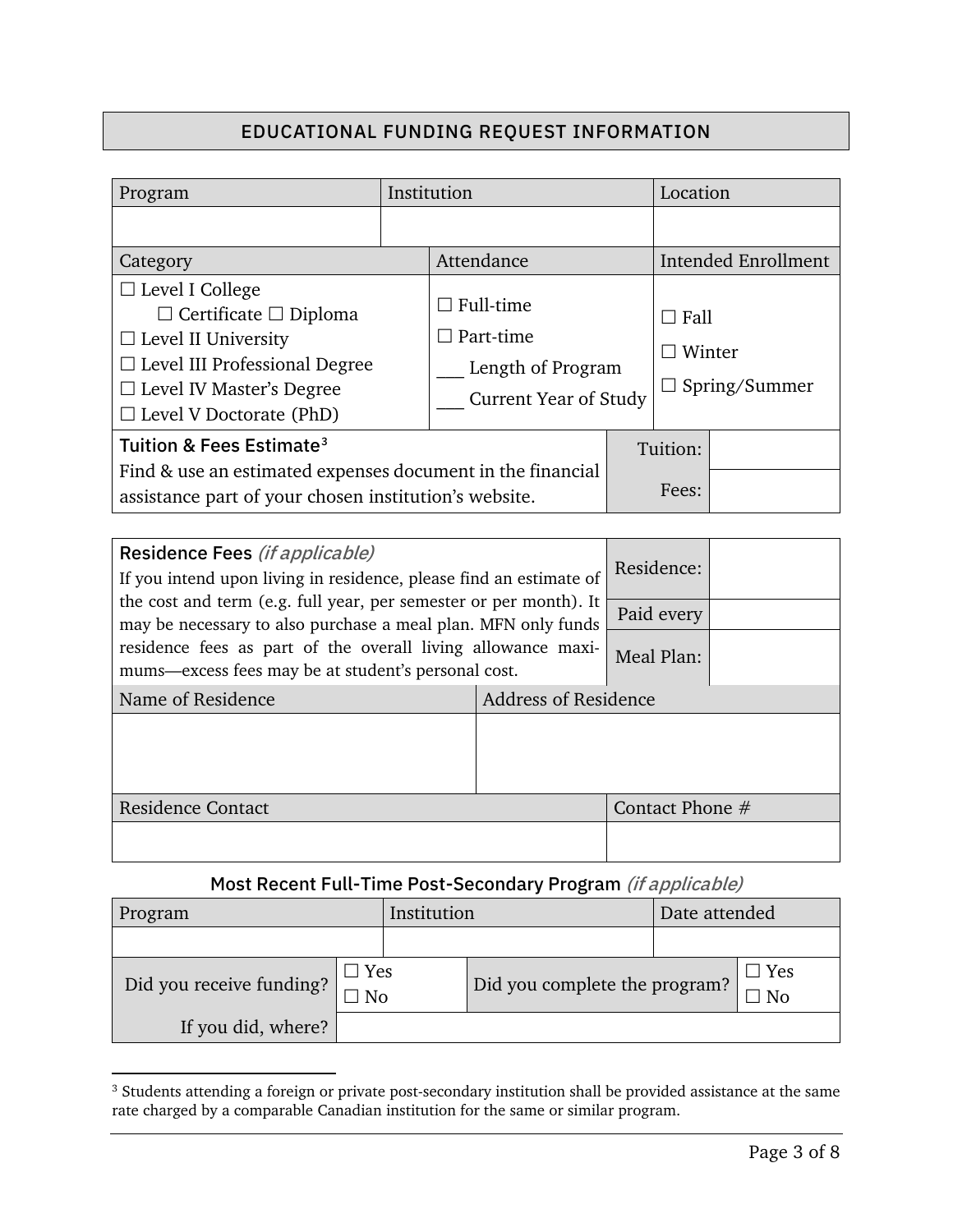## PERSONAL EDUCATION PLAN

Educational history—What courses have you excelled in?

What are your future career goals?

Educational readiness—Are there major prerequisites that you have struggled in?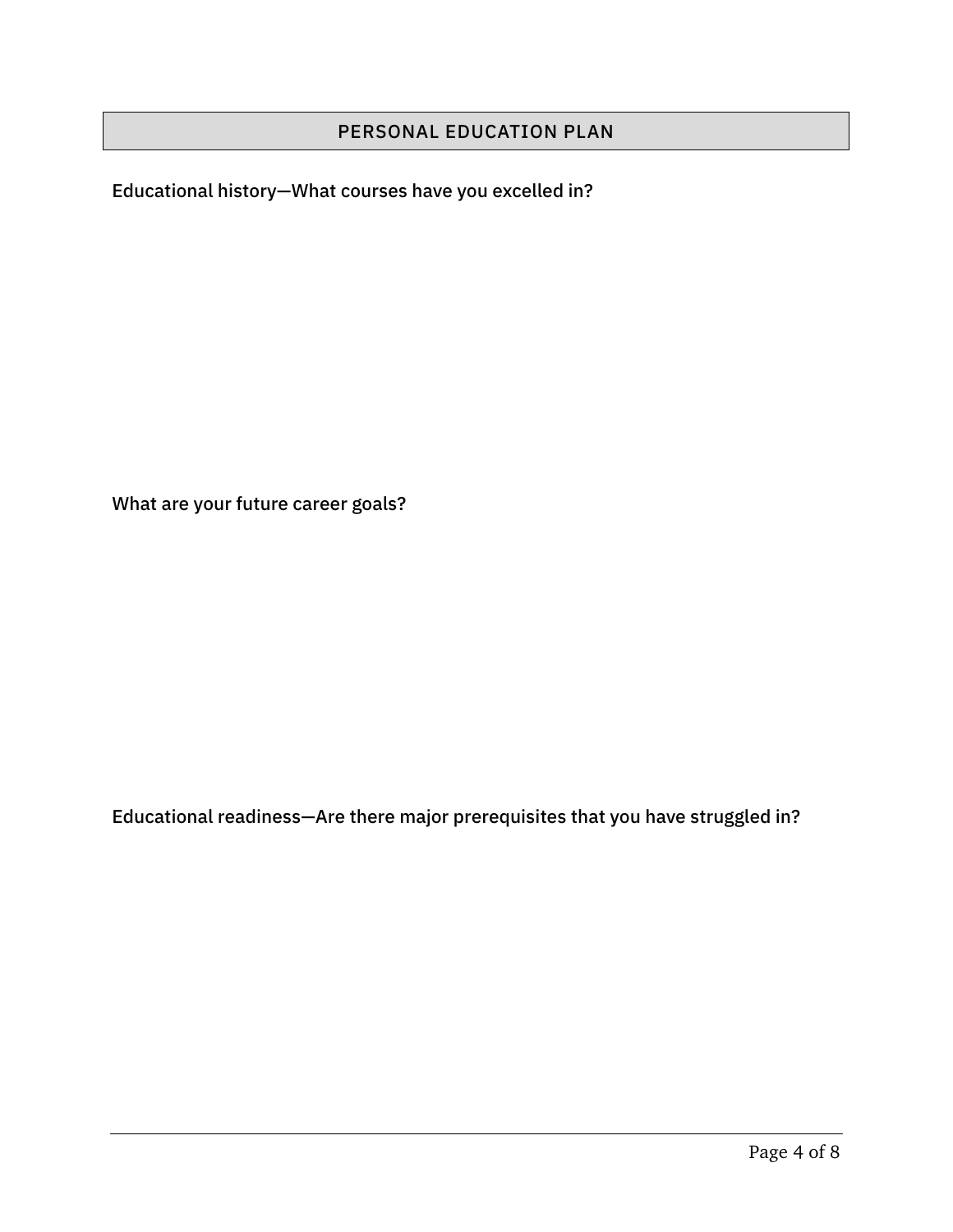Skills & experience (e.g. What jobs have you held?)

Personal biography-Family background (optional)

Other comments or suggestions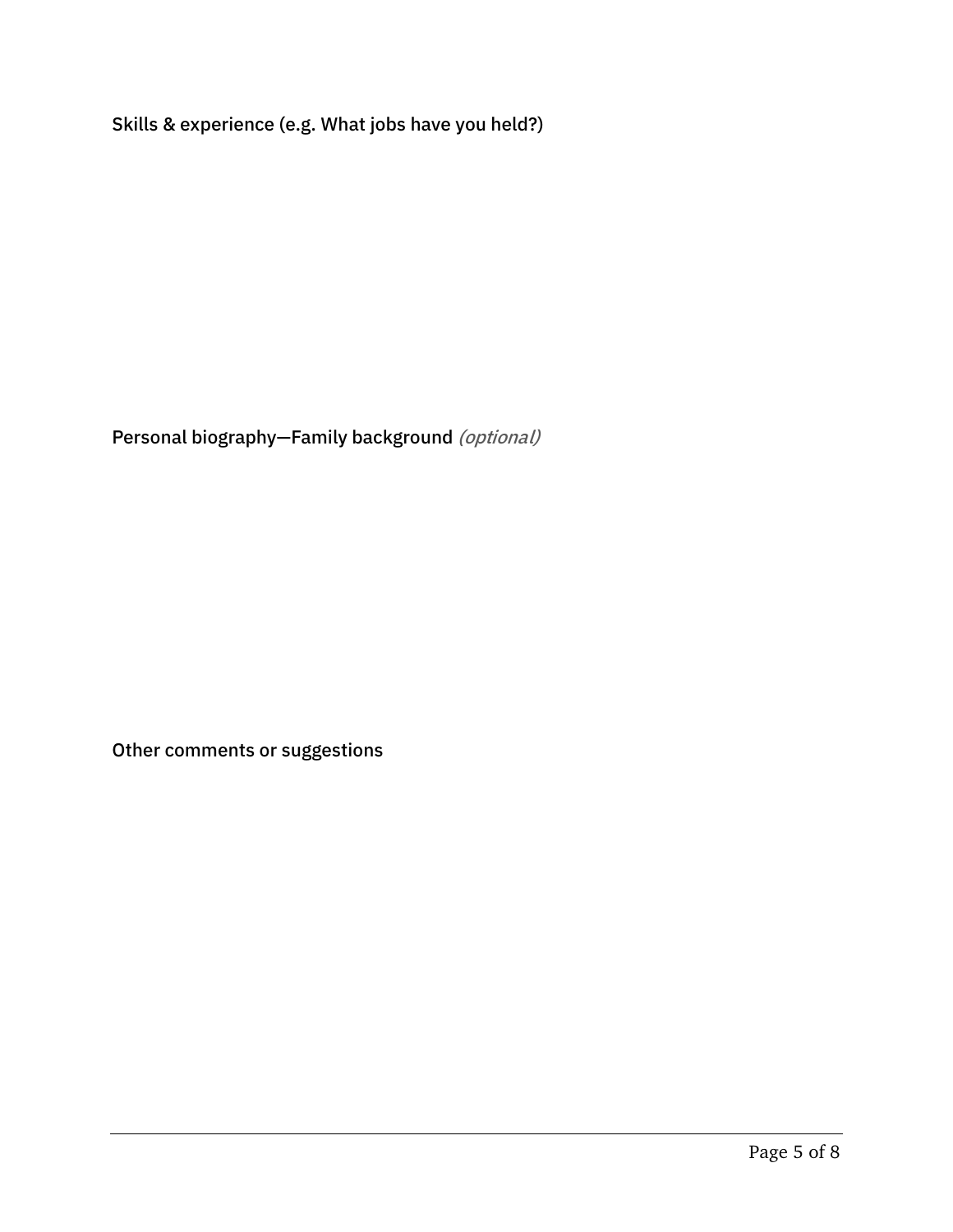

# Release of Information Form

| Surname | Given Name $(s)$ | <b>Student Number</b> |  |  |
|---------|------------------|-----------------------|--|--|
|         |                  |                       |  |  |

I, \_\_\_\_\_\_\_\_\_\_\_\_\_\_\_\_\_\_\_\_\_\_\_\_\_\_\_\_\_\_\_\_\_\_\_, acknowledge that information related to my academic progress may be requested by my program sponsor and hereby authorize the **Registrar's Office** of to release this information to the **Mississauga First Nation Education Director/Postsecondary Education Administrator** when requested. This release of information authorizes access from  $(YYYY\text{-}MM\text{-}$ DD) to  $(YYYY-MM-DD).$ 

#### CONSENT TO RELEASE INFORMATION TO THIRD PARTIES

I, \_\_\_\_\_\_\_\_\_\_\_\_\_\_\_\_\_\_\_\_\_\_\_\_\_\_\_\_\_\_\_, provide my consent as may be required to allow the Mississauga First Nation Education Department to release information and provide copies of documentation to educational and employment and training institution(s) and Federal and Provincial Governments/Agencies. This consent is intended to allow the Mississauga First Nation Education Department to provide information so that my eligibility for other assistance (including employment) may be determined and to confirm any assistance received through the Mississauga First Nation Post-Secondary Program.

**Student Signature Date**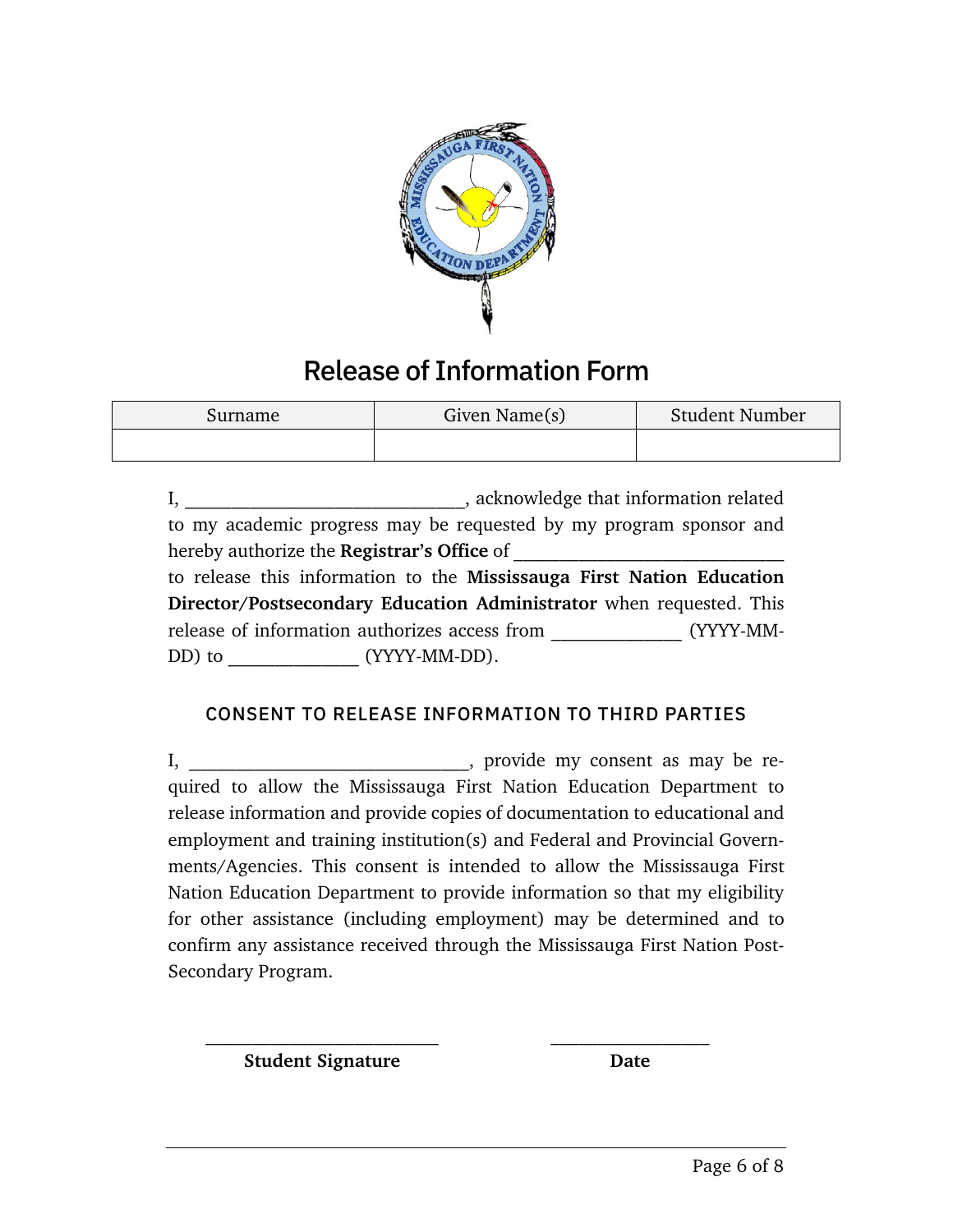

# Student Responsibility and Accountability Agreement

I, as a Post-Secondary student sponsored by the Mississauga First Nation Post-Secondary Program, do hereby agree to the following:

- I will ensure that at all times I am enrolled in sufficient courses to be considered full/part time student at the institution I am attending and will satisfy the academic requirements specified by the institution.
- That if I withdraw or change from a course or from any program of study, without authorization from the Mississauga First Nation Education Department, I understand and accept that my funding may be suspended, or terminated. Further, that I will be required to pay back any monies which I received or any monies paid on my behalf while not in school. Failure to pay back any monies owning will result in no further sponsorship from the Mississauga Education Post-Secondary Program.
- I will be diligent in my studies by attending classes on a regular basis and completing all assignments and other course requirements as required by each course of study.
- I will contact the Mississauga First Nation Education Department when I encounter academic and/or social difficulties that adversely affect my academic performance.
- I understand that the Mississauga First Nation Education Department reserves the right to suspend and/or terminate educational assistance if I demonstrate a lack of ability or willingness to meet my academic and financial responsibilities.
- I understand that if I refuse to abide by this agreement, the Mississauga First Nation Education Department reserves the right to terminate sponsorship.
- I will communicate by the 15th of each month with the Post-Secondary Administrator.
- I will submit official transcripts for each semester to the Post-Secondary Administrator when they become available from the College or University.
- I will report other income such as Employment Insurance, Family Benefits/Social Assistance, etc. when applying for education assistance.

 I have read and understand the *Mississauga First Nation Post-Secondary Policies and Procedures* and agree to the above conditions.

 $\mathcal{L}_\text{max}$  and the contract of the contract of the contract of the contract of the contract of the contract of the contract of the contract of the contract of the contract of the contract of the contract of the contrac

Signature Date